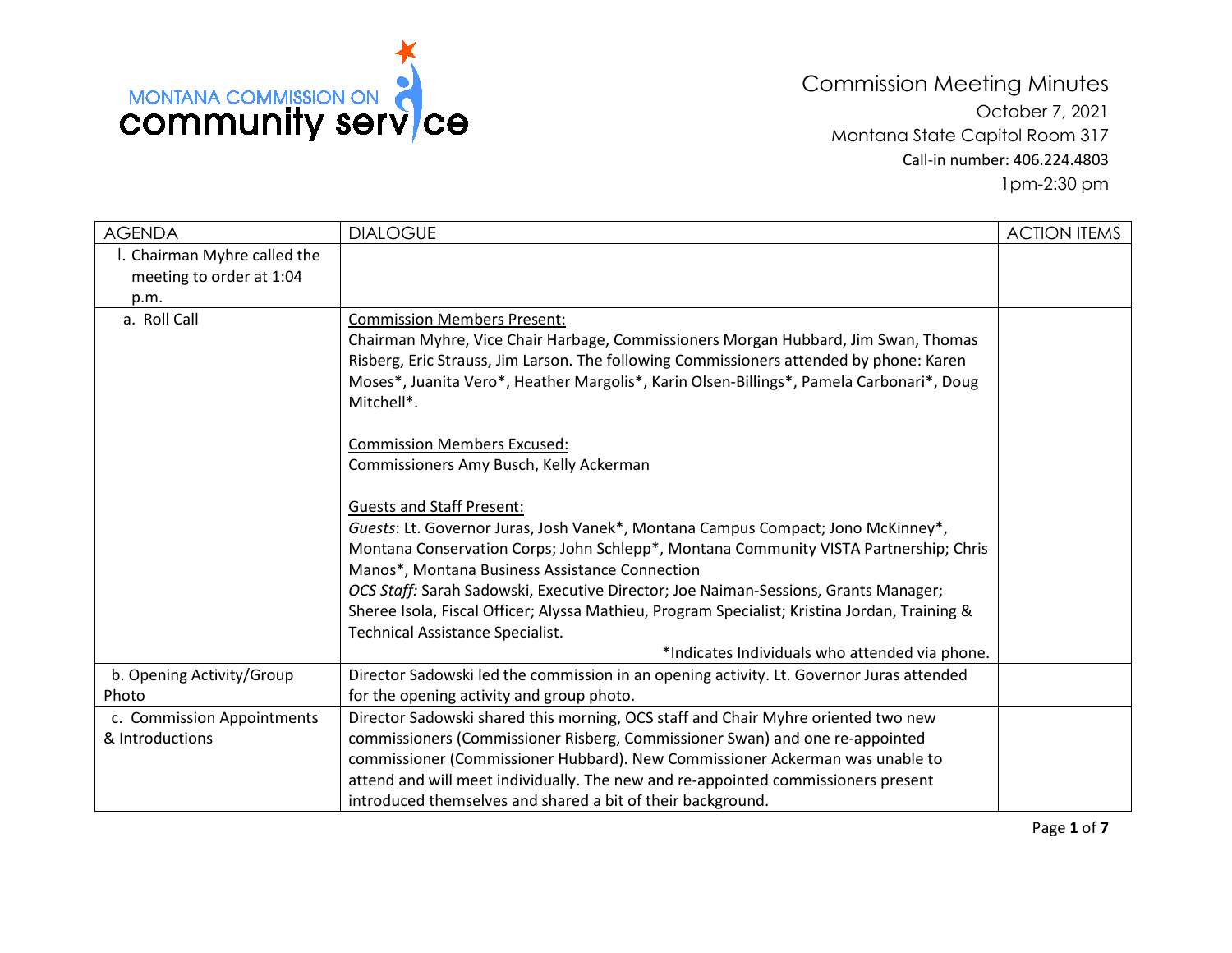| d. Approval of June 10, 2021                  | Commissioner Carbonari moved to approve the 6/10/2021 meeting minutes, seconded by                                                                                                                                                                                                                                                                                                                                                                       | June 10, 2020  |
|-----------------------------------------------|----------------------------------------------------------------------------------------------------------------------------------------------------------------------------------------------------------------------------------------------------------------------------------------------------------------------------------------------------------------------------------------------------------------------------------------------------------|----------------|
| <b>Minutes</b>                                | Commissioner Margolis. Commissioner Swan abstained from approval, citing he was not                                                                                                                                                                                                                                                                                                                                                                      | <b>Minutes</b> |
|                                               | present for the June meeting. Commissioner Moses asked that the minutes be corrected to                                                                                                                                                                                                                                                                                                                                                                  | approved       |
|                                               | reflect that the ribbon cutting mentioned in her Commissioner Update was at the                                                                                                                                                                                                                                                                                                                                                                          |                |
|                                               | Yellowstone Health building, not an athletic center. The motion was approved by                                                                                                                                                                                                                                                                                                                                                                          |                |
|                                               | acclamation.                                                                                                                                                                                                                                                                                                                                                                                                                                             |                |
| e. Commissioner Position<br>Description       | Director Sadowski shared the implementation of a Commissioner Position Description,<br>which was also reviewed by Lt. Governor Juras. Director Sadowski shared key points of the<br>Position Description and asked commissioners to read through it as well. She noted that<br>OCS staff will develop strategic engagement plan in 2022 and will share engagement                                                                                        |                |
|                                               | opportunities between now and the December meeting.                                                                                                                                                                                                                                                                                                                                                                                                      |                |
|                                               | Director Sadowski invited Commissioners to share feedback on the Position<br>Description Commissioner Moses responded that she thinks it's awesome and<br>asked that resources/models used to develop the description be shared.<br>Vice Chair Harbage thinks the description is great and helpful but wanted to clarify<br>$\bullet$<br>whether it is a draft open for comment; Director Sadowski answered yes, feedback<br>is welcome, and encouraged. |                |
| f. Commissioner Reports and                   | Commissioner Straus shared he recently participated with the Habitat For Humanity                                                                                                                                                                                                                                                                                                                                                                        |                |
| Updates - Volunteer                           | Building Blitz, which reminded him of the extreme need for affordable housing in Helena                                                                                                                                                                                                                                                                                                                                                                  |                |
| engagements                                   | and beyond. He encouraged everyone to participate in this event, share opportunities for                                                                                                                                                                                                                                                                                                                                                                 |                |
|                                               | affordable housing for all, and noted that one of greatest drivers for the current workforce<br>shortage is lack of affordable housing.                                                                                                                                                                                                                                                                                                                  |                |
|                                               | Commissioner Moses reported that when the 2019 Legislature decided not to continue                                                                                                                                                                                                                                                                                                                                                                       |                |
|                                               | matching dollars for the Montana Access Scholarship, the MSU Billings Foundation                                                                                                                                                                                                                                                                                                                                                                         |                |
|                                               | (together with matching funds from the David Johnson Charitable Trust) created the                                                                                                                                                                                                                                                                                                                                                                       |                |
|                                               | Yellowjacket Scholarship to maintain scholarships for college students in need. The                                                                                                                                                                                                                                                                                                                                                                      |                |
|                                               | Yellowjacket Scholarship kicked off Sept 25 with the return of a main fundraising event, a                                                                                                                                                                                                                                                                                                                                                               |                |
|                                               | Wine and Food Festival.                                                                                                                                                                                                                                                                                                                                                                                                                                  |                |
|                                               | https://www.msubillings.edu/scholarships/yellowjacketexcellence/index.htm                                                                                                                                                                                                                                                                                                                                                                                |                |
|                                               |                                                                                                                                                                                                                                                                                                                                                                                                                                                          |                |
| II. Commission Election of<br><b>Officers</b> |                                                                                                                                                                                                                                                                                                                                                                                                                                                          |                |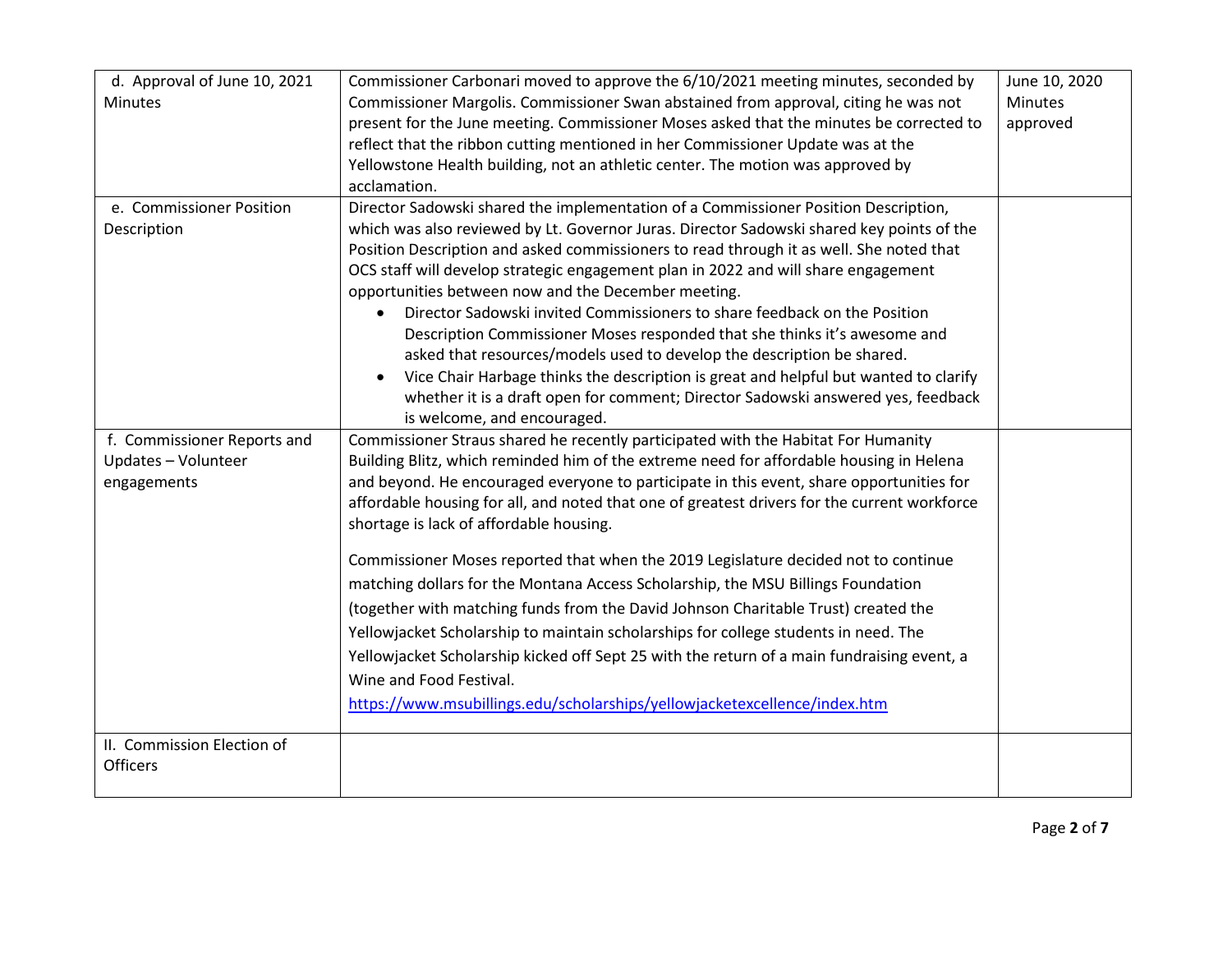| $a_{\cdot}$<br>Chair        | Call for Nominations &<br>Vote for Chair and Vice | Commissioner Larson nominated Vice Chair Harbage for Chair. Commissioners Margolis and<br>Strauss agreed. Commission voted by acclamation in favor of Vice Chair Harbage as Chair. | Commissioner<br>Harbage elected<br>Chair, and |
|-----------------------------|---------------------------------------------------|------------------------------------------------------------------------------------------------------------------------------------------------------------------------------------|-----------------------------------------------|
|                             |                                                   | Chair Harbage nominated Commissioner Hubbard for Vice Chair. Commission voted by                                                                                                   | Commissioner                                  |
|                             |                                                   | acclamation in favor of Commissioner Hubbard as Vice Chair.                                                                                                                        | Hubbard elected                               |
|                             |                                                   |                                                                                                                                                                                    | Vice Chair of the                             |
|                             |                                                   |                                                                                                                                                                                    | Commission                                    |
| b. Transition of Chair      |                                                   | Chair Harbage took leadership of the meeting                                                                                                                                       |                                               |
| III. AmeriCorps the agency, |                                                   | Director Sadowski shared Commissioner Busch's written update, the full update submitted                                                                                            |                                               |
| Montana Update              |                                                   | in writing is on file and can be requested at serve@mt.gov.                                                                                                                        |                                               |
|                             |                                                   |                                                                                                                                                                                    |                                               |
|                             |                                                   | Chair Harbage asked if OCS applied for increased living allowances. Director Sadowski                                                                                              |                                               |
|                             |                                                   | answered yes that one if the primary purposes of American Rescue Plan resources is to                                                                                              |                                               |
|                             |                                                   | increase the member living allowances for the 2021-2022 program year.                                                                                                              |                                               |
| IV. Governor's Office of    |                                                   |                                                                                                                                                                                    |                                               |
|                             | <b>Community Service Updates</b>                  |                                                                                                                                                                                    |                                               |
| Director's Update<br>a.     |                                                   | Director Sadowski thanked OCS staff for work leading up to meeting and position                                                                                                    |                                               |
|                             |                                                   | description and thanked the commission for their feedback.                                                                                                                         |                                               |
| i.                          | FY2022 Budget                                     | Director Sadowski reported there is technically no federal budget for FFY2022. The US is                                                                                           |                                               |
|                             | & American                                        | currently under a Continuing Resolution until December 3, 2021.                                                                                                                    |                                               |
|                             | Rescue Plan Act                                   | The American Rescue Plan Act (ARPA) funds are coming in many phases. OCS has been                                                                                                  |                                               |
|                             |                                                   | successful in receiving ARPA funds for competitive programs and for formula, and those are                                                                                         |                                               |
|                             |                                                   | slated for Governor approval in November, then will be released to subrecipients. Members                                                                                          |                                               |
|                             |                                                   | serving next year will receive increased living allowances.                                                                                                                        |                                               |
|                             |                                                   | Director Sadowski wonders when OCS will receive guidance or a timeline regarding CSG/TTA                                                                                           |                                               |
|                             |                                                   | ARPA funds. More information will be shared at December meeting.                                                                                                                   |                                               |
| ii.                         | <b>OCS Staffing</b>                               | Program Specialist Milly Allen has transitioned from OCS into a position as a Legislative                                                                                          |                                               |
|                             | Updates                                           | Research Analyst with Montana's Legislative Services Division.                                                                                                                     |                                               |
| iii.                        | <b>ASN Symposium</b>                              | OCS attended the AmeriCorps State & National (ASN) Symposium online this year. The ASN                                                                                             |                                               |
|                             |                                                   | Symposium is the annual grantee meeting, typically hosted in DC by AmeriCorps the agency.                                                                                          |                                               |
|                             |                                                   | There is an opportunity in future for Commissioners to attend, in-person and online. The                                                                                           |                                               |
|                             |                                                   | experience was interesting and educational, especially regarding what was and was not                                                                                              |                                               |
|                             |                                                   | presented.                                                                                                                                                                         |                                               |
|                             |                                                   |                                                                                                                                                                                    |                                               |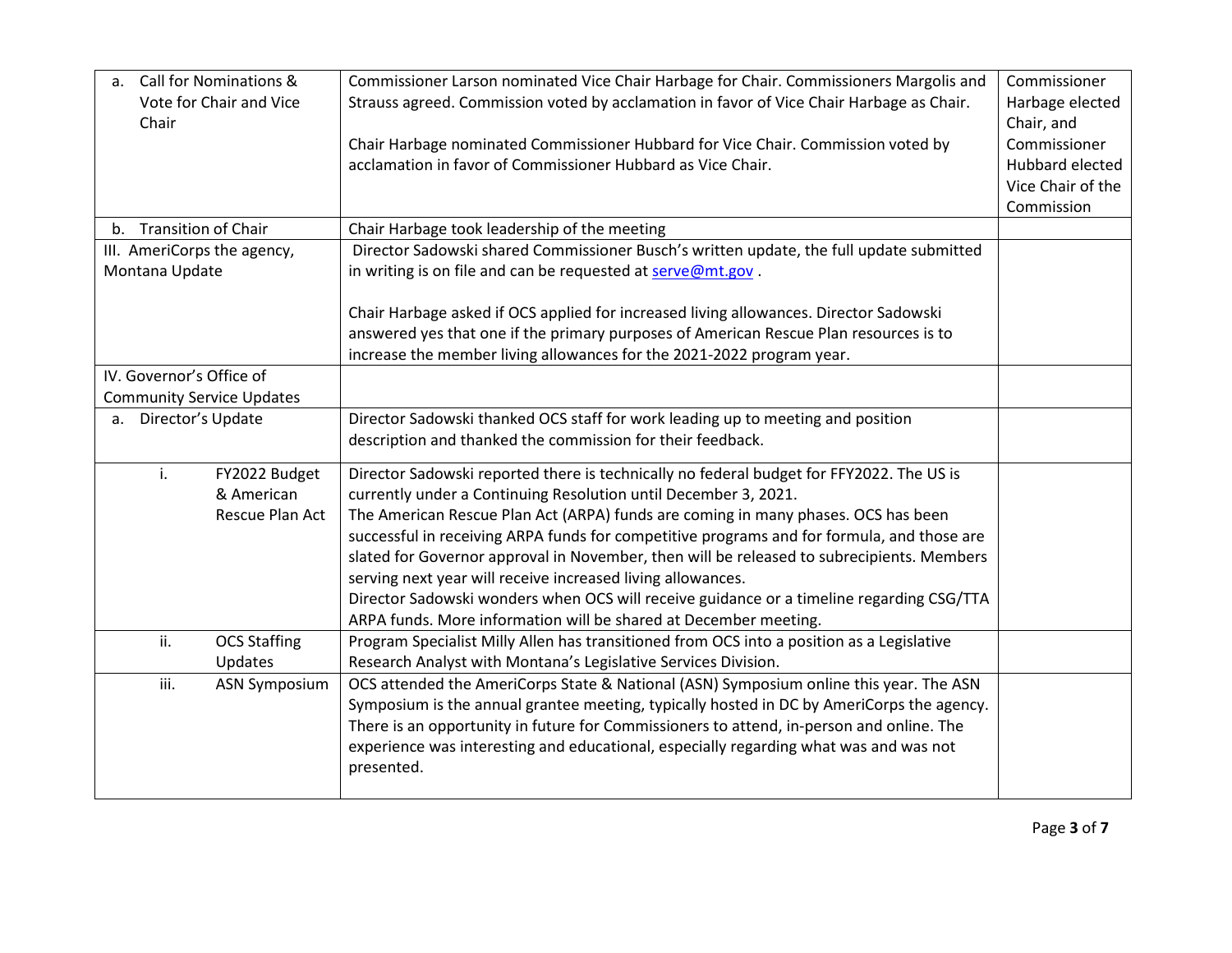|    |                   |                           | Commissioner Moses asked what happened, and Director Sadowski elaborated by sharing          |  |
|----|-------------------|---------------------------|----------------------------------------------------------------------------------------------|--|
|    |                   |                           | that some sessions did not contain content and had minimal facilitation. OCS is thankful for |  |
|    |                   |                           | states' rights, and the support of the Governor, Lt. Governor, and the Commission.           |  |
|    |                   | b. OCS Program Specialist |                                                                                              |  |
|    | Update            |                           |                                                                                              |  |
|    | i.                | Montana                   | These awards are presented in partnership with Montana Campus Compact. Nominations           |  |
|    |                   | Student                   | are now open, and close on November 12. Please share the nomination form with your local     |  |
|    |                   | Volunteer                 | campus and encourage them to nominate students! https://mtcompact.org/awards-                |  |
|    |                   | Award                     | scholarships/mt-student-volunteer-award/                                                     |  |
|    | ii.               | Youth                     | These Scholarships are offered and presented in partnership with Montana Campus              |  |
|    |                   | ServeMontana              | Compact and Reach Higher Montana. Applications will open in the next month. Please share     |  |
|    |                   | Scholarships              | this opportunity with your youth-serving networks.                                           |  |
|    |                   |                           | https://serve.mt.gov/ServeMontana/youth-serve-montana-scholarships                           |  |
|    |                   |                           |                                                                                              |  |
|    | iii.              | ServeMontana              | Nominations will open in November and will stay open until April. OCS asks that each         |  |
|    |                   | Award                     | commissioner nominate at least one person or organization.                                   |  |
|    |                   | Nominations               |                                                                                              |  |
|    | iv.               | "What's At Your           | Program Specialist Alyssa Mathieu will take over production of the ServeMontana              |  |
|    |                   | Core?"                    | newsletter and welcomes the addition of a Commissioner highlight each month. She will        |  |
|    |                   | AmeriCorps PSA            | reach out to Commissioners regarding this opportunity for newsletter subscribers to learn    |  |
|    |                   |                           | more about Commissioners and the communities/organizations they represent.                   |  |
|    |                   |                           |                                                                                              |  |
|    |                   |                           | Chair Harbage asked whether there is coordination between ServeMontana Awards and the        |  |
|    |                   |                           | Governor's Spirit of Service awards. Director Sadowski shared that OCS is working to         |  |
|    |                   |                           | address this strategically as each award is unique and reminded all that the Governor        |  |
|    |                   |                           | presented ServeMontana Awards at the 2021 ceremony.                                          |  |
| c. | AmeriCorps Update |                           |                                                                                              |  |
|    | i.                | <b>Grants Update</b>      | Grants Manger Joe Naiman-Sessions shared updates on Formula, Competitive, CSG, and           |  |
|    |                   |                           | TTA/CIF grants:                                                                              |  |
|    |                   |                           | Formula: The Formula NOFO will be posted in the new year; the timeline is outlined on the    |  |
|    |                   |                           | ServeMontana website. OCS has developed a Concept Form for potential applicants and          |  |
|    |                   |                           | asks that Commissioners share with any organizations entertaining the idea of an             |  |
|    |                   |                           | AmeriCorps grant/program. The Concept Form is intended as a tool to help potential           |  |
|    |                   |                           | applicants assess where they are, what their need is, what they hope to accomplish through   |  |
|    |                   |                           | AmeriCorps; essentially, to determine whether AmeriCorps is the correct resource for their   |  |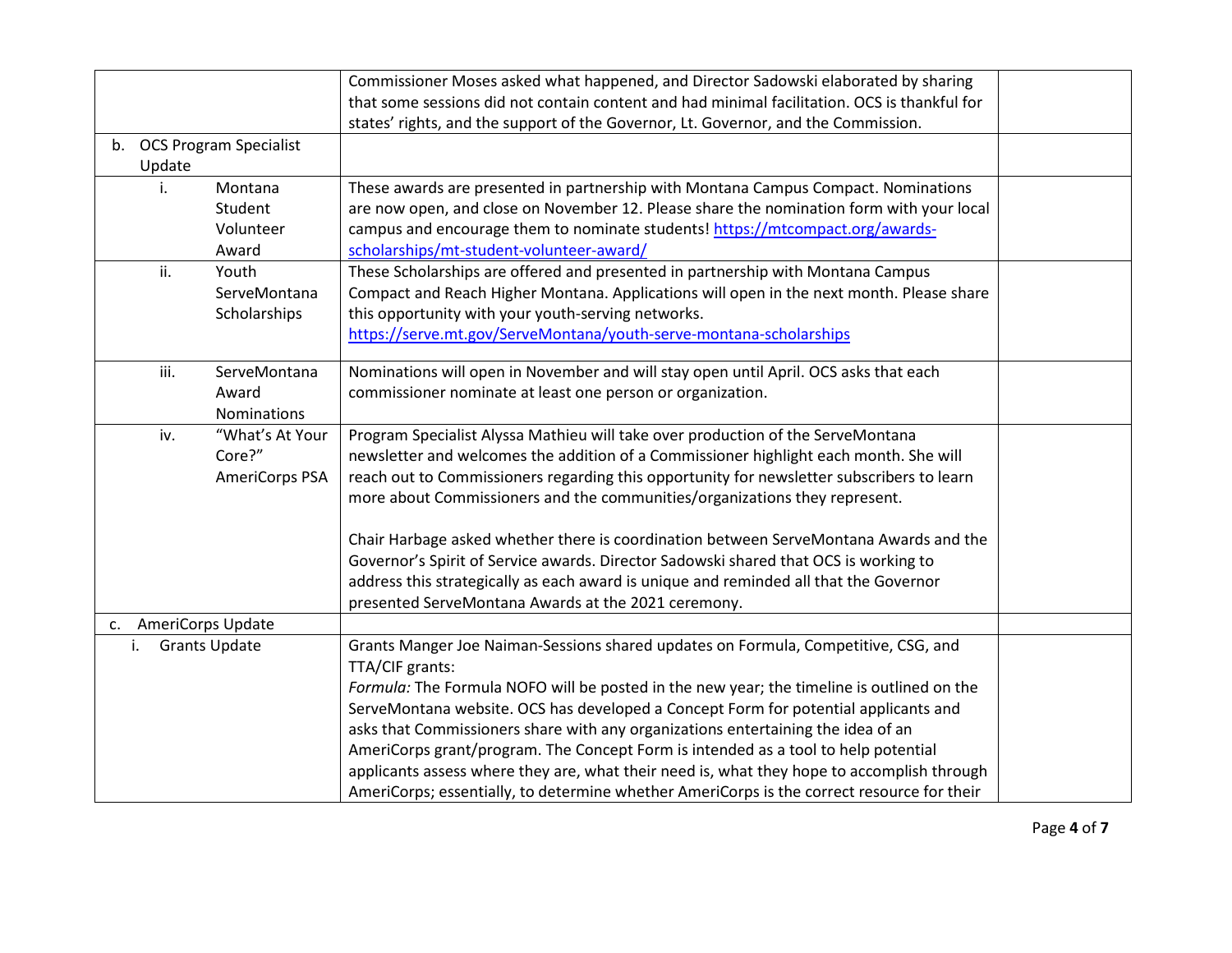|                                | need, and if so, which stream of service.                                                                                                                              |                      |
|--------------------------------|------------------------------------------------------------------------------------------------------------------------------------------------------------------------|----------------------|
|                                | Competitive: the FY22 Competitive process is now open. Applications due October 29. The                                                                                |                      |
|                                | Timeline is outlined on the ServeMontana website.                                                                                                                      |                      |
|                                | Commission Support Grants & Commission Investment Funds: OCS is in the last year with                                                                                  |                      |
|                                | these grants and will submit applications for new 3-year grants in early November. OCS has                                                                             |                      |
|                                | requested and been approved for an extension until 3.31.2022 to continue to spend down<br>current grants, which had unexpended funds due to a lack of budgeted travel. |                      |
| ServeMontana<br>ii.            | Training & Technical Assistance Specialist Kristina Jordan shared that the 2022                                                                                        |                      |
| Symposium                      | ServeMontana Symposium will be held March 9-11, 2022, and it is yet to be determined                                                                                   |                      |
|                                | whether the event will be in-person or virtual. OCS invites Commissioners to share ideas for                                                                           |                      |
|                                | a theme.                                                                                                                                                               |                      |
|                                | The call for Breakout Session proposals will open in December. OCS asks that                                                                                           |                      |
|                                | commissioners share the Call for Proposals among their networks and consider submitting a                                                                              |                      |
|                                | Breakout Session proposal of their own.                                                                                                                                |                      |
| d. Financial Report            |                                                                                                                                                                        |                      |
| <b>Fund Balance</b><br>i.      | The Financial Status Report was presented ahead of the meeting. Fiscal Officer Sheree Isola                                                                            |                      |
|                                | noted she is available to answer any questions around the fund balance report.                                                                                         |                      |
| Honorarium<br>ii.              | Commissioners can claim or waive the Honorarium. Fiscal Officer Sheree Isola asked                                                                                     |                      |
|                                | Commissioners to email serve@mt.gov whether they would like to claim or waive the                                                                                      |                      |
|                                | honorarium for today's meeting.                                                                                                                                        |                      |
|                                | Commissioner Moses asked if commissioners have already signed waiver, does that count                                                                                  |                      |
|                                | for today's meeting; Sheree said yes. Commissioner Swan asked for clarification as well,                                                                               |                      |
|                                | which Sheree provided.                                                                                                                                                 |                      |
|                                | Commissioner Moses thanked Commissioner Myhre for his service as chair. Chair Harbage                                                                                  |                      |
|                                | noted that she will include an item under New Business to thank Commissioner Myhre for                                                                                 |                      |
|                                | his service as chair.                                                                                                                                                  |                      |
| V. New Business- Chair Harbage |                                                                                                                                                                        |                      |
| a. 2022-2024 State             | Director Sadowski walked the Commission through the components of the State Service                                                                                    | <b>State Service</b> |
| Service Plan Update-           | Plan draft and encouraged everyone to read Governor Gianforte's Montana Comeback Plan.                                                                                 | Plan approved        |
| action item                    | Director Sadowski thanked the State Service Plan Workgroup for their work and                                                                                          |                      |
|                                | participation this year. She noted that she shared the draft with Lt. Governor Juras this                                                                              |                      |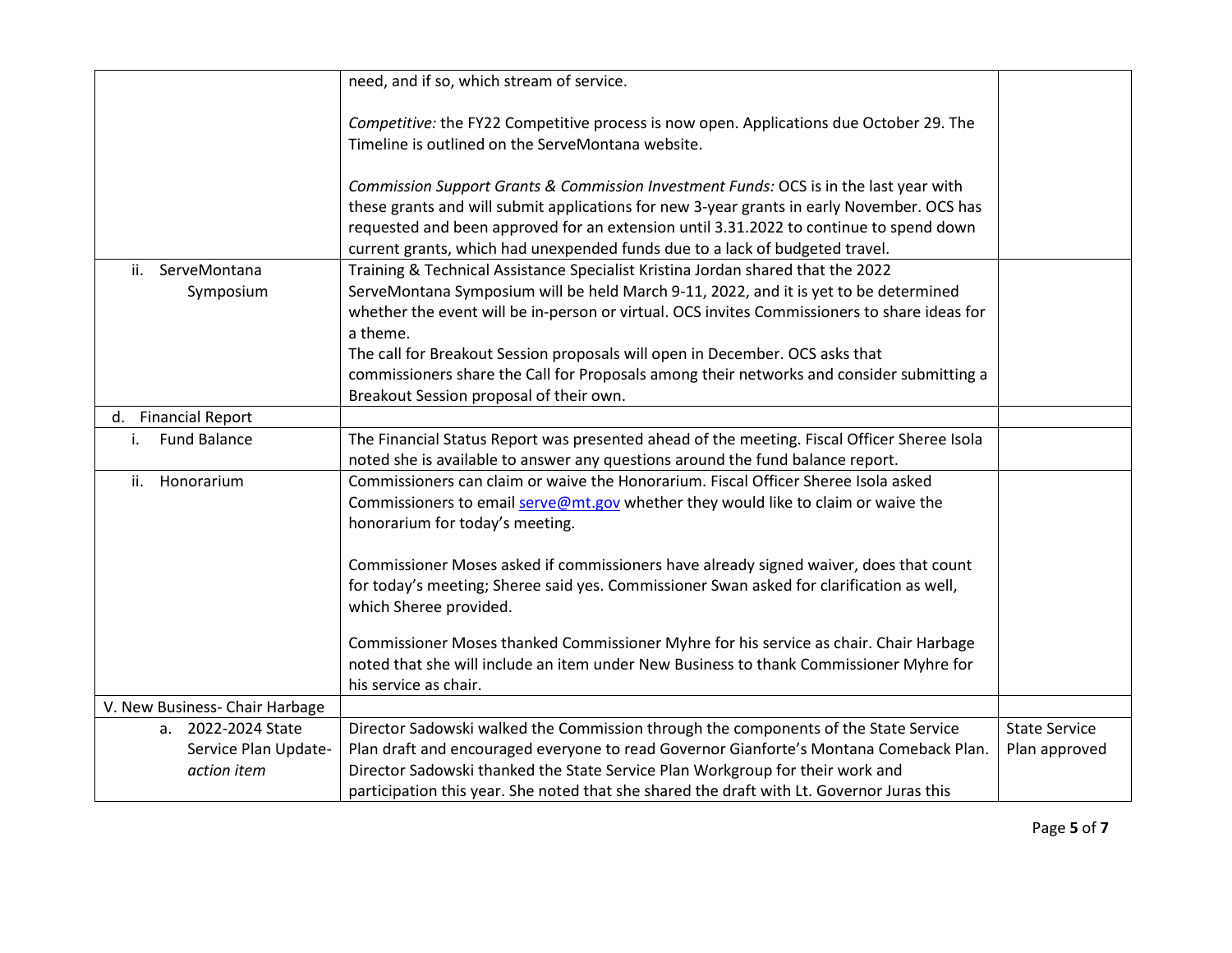|                              | week, received feedback, and incorporated the feedback into the draft presented today.                                                                                                                         |                               |
|------------------------------|----------------------------------------------------------------------------------------------------------------------------------------------------------------------------------------------------------------|-------------------------------|
|                              | Director Sadowski asked for Commission feedback or notes, and shared that the final, hard<br>copy will be presented at the December meeting of the Commission.                                                 |                               |
|                              |                                                                                                                                                                                                                |                               |
|                              | Motion to approve the 2022-2024 State Service Plan: Commissioner Myhre Second:<br><b>Commissioner Strauss</b>                                                                                                  |                               |
|                              | Discussion: Commissioner Swan noted a few minor edits to send but would approve with                                                                                                                           |                               |
|                              | those corrections. Commissioner Moses thanked everyone for their efforts and asked                                                                                                                             |                               |
|                              | Commissioner Swan if his edits were material, Commissioner Swan noted that they are<br>editorial comments.                                                                                                     |                               |
|                              | State Service Plan approved, with edits, by acclamation.                                                                                                                                                       |                               |
| b. AmeriCorps Grant          | Grants Manager Joe Naiman-Sessions noted the time commitment of the Grant Review                                                                                                                               | Commissioners                 |
| Review Workgroup             | workgroup, and that a workgroup training will be held virtually on November 3rd, with an in-                                                                                                                   | Risberg, Swan,                |
| - action item                | person meeting on November 17 <sup>th</sup> for discussion and consensus scoring of submitted grant<br>applications. Binders will be put together and mailed to workgroup after October 29 <sup>th</sup> , for | and Strauss<br>volunteered to |
|                              | review before November 17 <sup>th</sup> . Scoring and review will be less intensive, as all grants are                                                                                                         | participate in                |
|                              | applying for continuation, not new grants. Seeking at least three commissioners to                                                                                                                             | the Grant                     |
|                              | volunteer to participate on the workgroup today.                                                                                                                                                               | Review                        |
|                              | Chair Harbage agreed this workgroup is very valuable; it helps you learn about programs                                                                                                                        | Workgroup                     |
|                              | and get to know fellow commissioners.                                                                                                                                                                          |                               |
|                              | Commissioners Risberg, Swan, and Strauss volunteered to participate in the workgroup.                                                                                                                          |                               |
|                              | Chair Harbage encouraged the rest of the Commission to reach out to Sarah and Joe if                                                                                                                           |                               |
|                              | interested in serving as an alternate on the workgroup.                                                                                                                                                        |                               |
| c. Thank you to              | Commissioner Moses is grateful for Commissioner Myhre's service, and found his                                                                                                                                 |                               |
| Commissioner                 | leadership was comforting.                                                                                                                                                                                     |                               |
| Myhre                        | Commissioner Margolis thanked Commissioner Myhre for his service as Chair.                                                                                                                                     |                               |
| <b>Public Comment</b><br>VI. |                                                                                                                                                                                                                |                               |
| a. Josh Vanek                | Josh Vanek, Montana Campus Compact, shared the George M. Dennison Civic Engagement                                                                                                                             |                               |
|                              | Scholarship is currently live on website, and asked the Commission to please spread the                                                                                                                        |                               |
|                              | word about it, and to nominate college students. Student Volunteer Awards are upcoming,                                                                                                                        |                               |